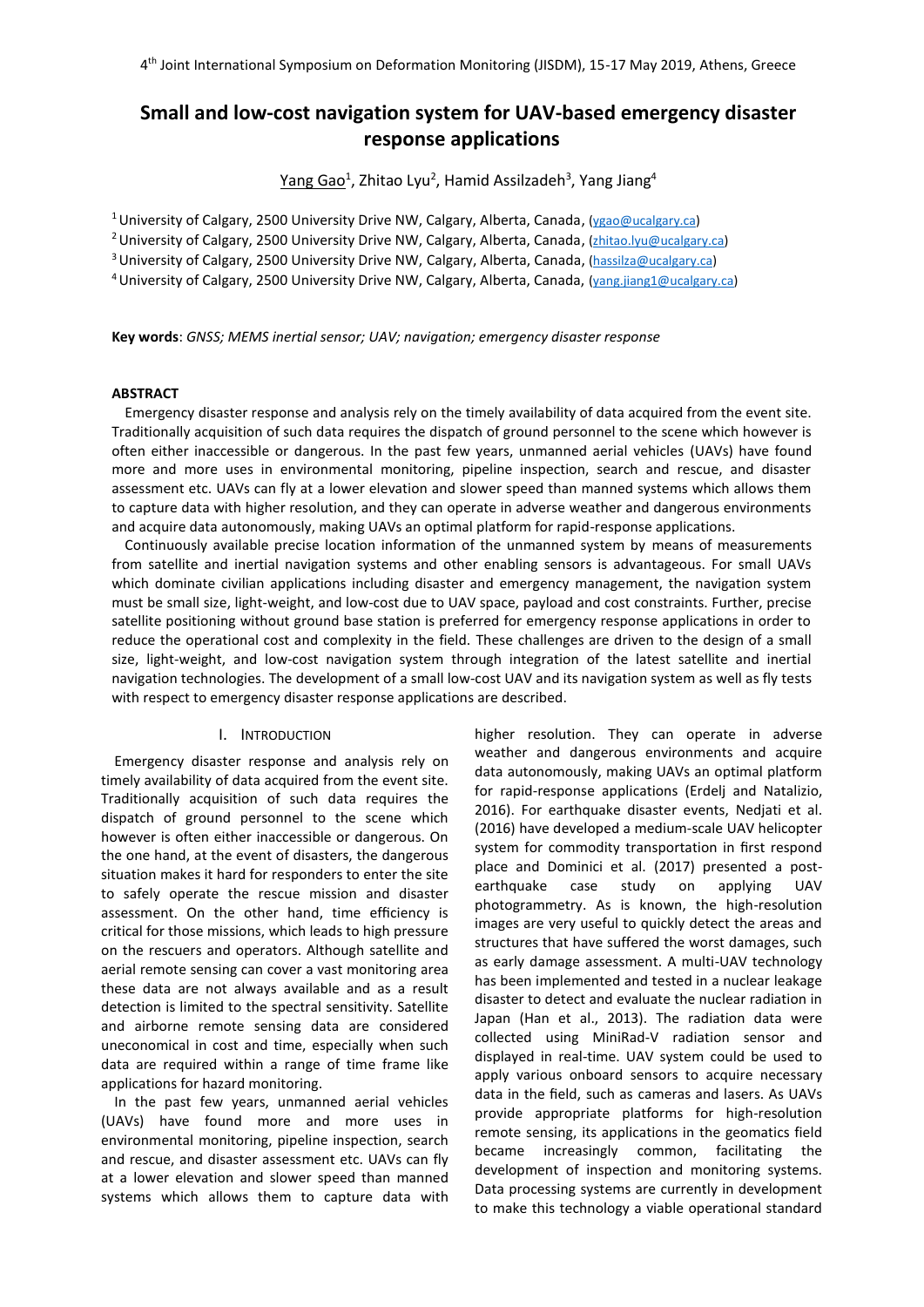(Dieter, et. al., 2005). For example, Assilzadeh et. al. (2010) evaluated damages caused by Hurricane Katrina in 2010, using satellite radar image processing while, at the same year, UAV was successfully applied for imagery data acquisition in order to assess the damage caused by the same hurricane (Adams et al. 2010; Adams and Friedland, 2011). The detailed information of the hurricane condition was collected with higher resolution data and without human involvement. Considering and comparing this methodology with traditional assessment methodologies include ground surveys that have innate limitations caused by timeliness and breadth in addition to site access that can be compromised, using UAV is an effective solution.

The main advantage of UAVs comparing to conventional satellite and airborne remote sensing systems is their low cost and applicability of usage in many weather conditions and time frame which both traditional surveying and airborne/satellites could not cover. Although UAVs have been widely used in many applications many capabilities involving with UAV still have not been practiced and many issues are not studied. Some challenges have been listed by Erdelj and Natalizio (2016) that include UAV localization, creating and maintaining the relay network, data fusion and handover issues, UAV system sustainability.

While capability to fly for a longer time and handling weight of onboard equipment are important factors for applications of UAVs, precise location (position, velocity and attitude) of the unmanned systems is essential in order to navigate in adverse weather and dangerous environments and to enable precise spatial analysis of remotely acquired data necessary for disaster assessment and response actions as well as platform stabilization and control. For UAVs, the original and widely-used low-cost satellite navigation technology was single point positioning (SPP) with the accuracy of several metres. A UAV-based RTK system was implemented by Stempfhuber and Buchholz (2011) which requires a ground base receiver station and a 3-minute starting procedure for each flight. Lack of a stand-alone onboard navigation system could lead to a UAV operational safety problem in case the radio link is lost. The integration of multiple sensors was not available in their system. A recent effort was made by the industry to develop correction data services with a goal to enable low-power, precise positioning, cheaper, more compact and scalable GNSS modules with RTK functionalities. An assessment of different low-cost GNSS receivers has been conducted to evaluate their performance with respect to RTK precision, availability, continuity and time to first fix (Jackson et al., 2018). The work has shown that in most open sky areas, the positioning accuracy with a low-cost GNSS receiver would be better than 10 centimeters within 20 seconds, providing an enhanced positioning solution for UAVs. The modules and chipsets used include Swift PiksiMulti, V08C-RTK, Emlid

Reach, u-blox NEO-M8P, Skytraq S2525F8-RTK, and Hemisphere Eclipse P307. For inertial navigation, microelectromechanical technology (MEMS) led to the availability and variety of small and low-cost MEMS inertial sensors (accelerometer, gyroscopes, magnetometer, and barometer) and further the development of high-rate dynamic navigation systems for UAVs. Application of MEMS technology in UAVs could reduce the equipment weight and cost using inertial systems. The advantages of MEMS sensors are their small size and low cost (Melnichenko, and Osadchy, 2015), while the high-rate output of sensors support better dynamic control.

This paper describes a recent research effort to the development of a small and low-cost UAV based navigation and remote sensing system for emergency disaster response applications in the Positioning and Mobile Information Systems (PMIS) laboratory at the University of Calgary. The system design from sensor selection to integration will be described as well as test data acquired from field flights for performance analysis with respect to emergency disaster response applications.

## II. DESIGN AND IMPLEMENTATION OF A UAV-BASED HAZARD REMOTE SENSING SYSTEM

The major components of the UAV-based hazard remote sensing and response system comprise a UAV for remote sensing and a ground response system. The UAV was developed using commercially available offthe-shelf parts and materials consisting of a power module, navigation sensors, communication system and cameras connected to a Raspberry Pi as well as a remote controller (see Figure 1). The response system consists of a ground control station and workstations to support hazard data analysis. The overall system design and implementation are provided in Figure 2.

Although the system is piece-by-piece designed and sensor outputs are high-rate and accurate enough for UAV applications, the performances of navigation sensors still experienced interference by a set of environmental, systematic or man-made interferences: temperature, operating voltage, propeller vibration, and static electricity by touches. For instance, the onboard accelerometer sensor was found unable to properly work under the temperature below -5℃ which would affect the performance of the current navigation system. For a test conducted on a frozen day, we had to use a heater to put around the sensor chip but it would cost much battery power.

Moreover, the flight requires four motors for the UAV to work with high electrical current, due to the fluctuating air resistance and uncertainty of operator commands as the voltage amplitude would vibrate irregularly anytime. The above will affect not only motors but also any electrical appliances onboard. This leads to an increase of navigation sensor errors. On the other hand, apart from the electricity, low internal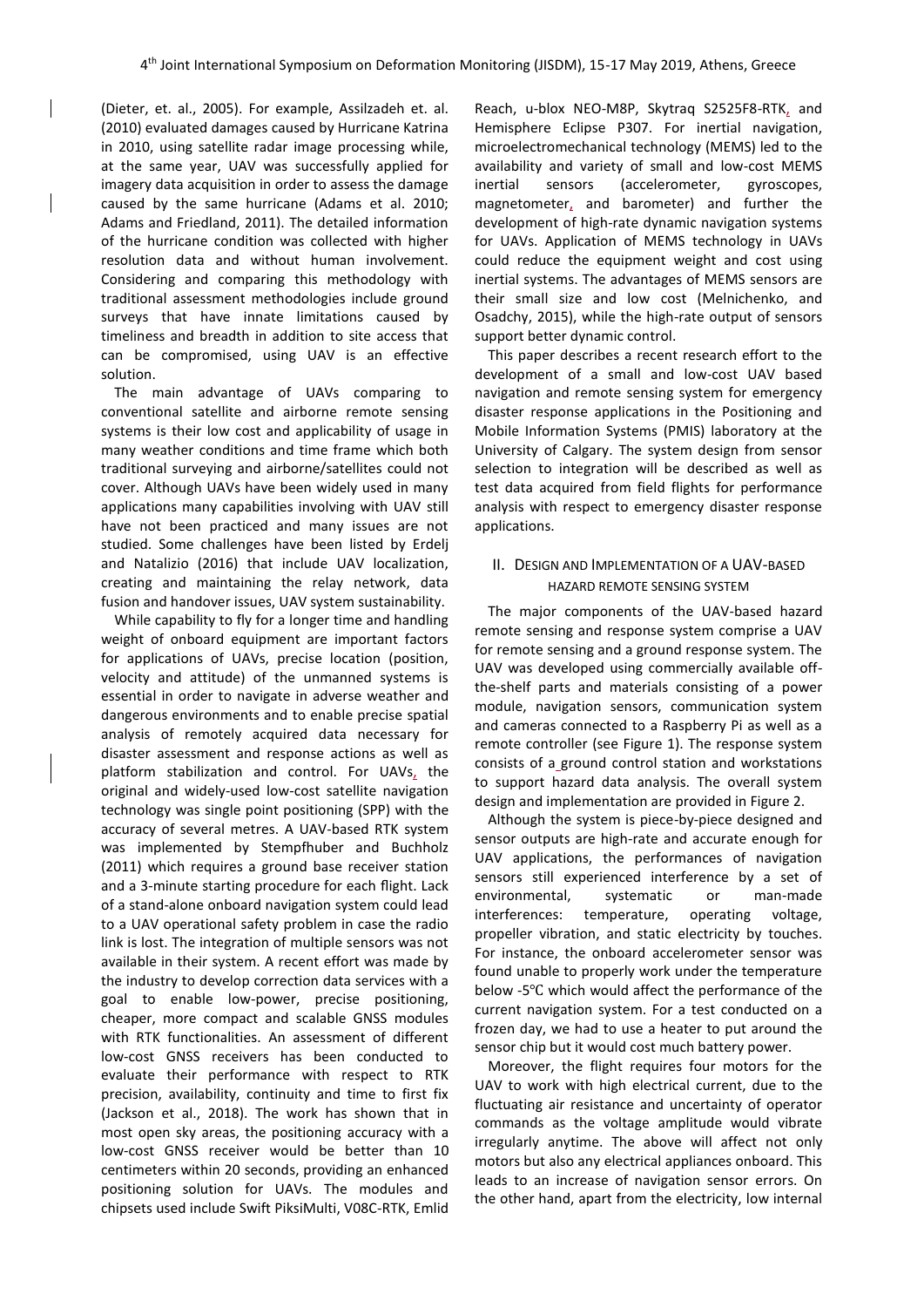sample rate of low-cost MEMS is not able to capture the high-frequency physical vibration very well. Considering that vibrations will degrade the sensor performances, dynamically-calibrated propellers are implemented to provide better flight stabilities while the sensors are connected to voltage regulators for a more stable electricity voltage.

A Pixhawk flight control system with quadcopter frame Tarot 650 was used which contains the main control board and basic sensors (magnetometer, IMU and GNSS module). To set up the UAV platform for the application in our work, a u-blox M8P GNSS receiver is equipped to provide RTK positioning function for UAV navigation. In addition, the UAV are equipped with a host computer, cameras, and transmitters. According to Figure 2, the system is designed to include mainly four parts: Navigation Sensors, Ground Receiving & Control Systems, Communication, Remote Sensing Systems, and Power Source Modules. For communication, there are four different radio links with the ground station to enable the UAV operator

and analyzer to stay connected with the equipment on board. A remote controller is applied to control the UAV by the operator through a 2.4GHz digital link. The UAV is accessible to the Ground Control Station through an analog link and a digital link for different types of data transmission. Furthermore, an Internet connection via a 4G module is embedded for accessing GNSS base station data and PPP correction data or any data needed by the processing center. Most importantly, the remote sensing systems collect essential imaginary data and perform data analysis for the disaster and send warnings to the Ground Control Station through a digital radio link. The cameras and computers are connected with the navigation functionalities through the main control board to provide high-rate accurate navigation information. Due to the fact that high-speed computing capabilities are needed for synchronized imaginary processing and data streaming, a Raspberry Pi 3 is used along with the main control board to perform UAV control and basic navigation functionalities.



Figure 1: UAV Platform



Figure 2: Overall system design and implementation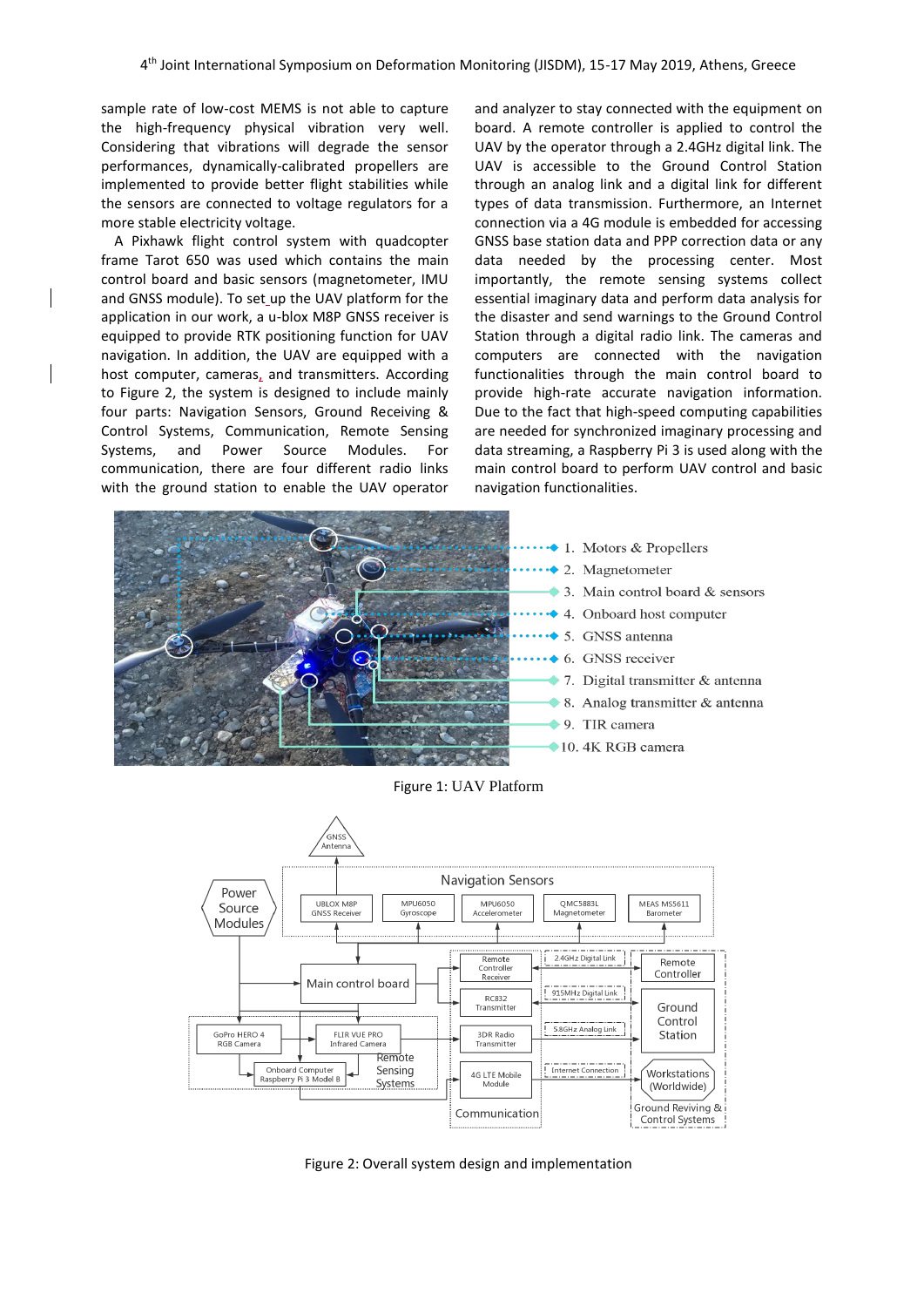## III. A SMALL AND LOW-COST NAVIGATION SYSTEM

An effort has been made to design a small size, light weight, and low-cost navigation system through integration of the latest satellite and inertial navigation technologies. This is based on an integration of precise point positioning (PPP) and MEMS-based inertial systems. PPP is advantageous since it does not require ground base receiver stations so there will be no limitation of baseline length and a continuous radio link to the base receiver station as the case in RTK. Different from SPP, the obtainable positioning accuracy of PPP will be at decimeter to centimeter level with small and low-cost satellite and inertial sensors. Through integration of satellite navigation with inertial navigation technologies (barometer, accelerometer, gyroscope, and magnetometer), the developed navigation system is able to provide enhanced availability and continuity of precise navigation solutions, especially in challenging environments.

A precise point positioning model based on uncombined observations (UPPP) is adopted (Li et.al. 2013). The satellite orbit and clock errors are corrected using precise GNSS products available from the National Centre for Space Studies (CNES). For tropospheric effect, the zenith hydrostatic delay (ZHD) could be obtained precisely using the Saastamoinen model assisted with GPT meteorological model and GMF projection function (Li et al. 2013) while a firstorder Gauss-Markov random model is applied to model and estimate the zenith wet delay (ZWD). When with a low-cost single-frequency GNSS receiver, a firstorder Gauss-Markov random model is applied to model and estimate the residual ionospheric effect, tightly constrained with real-time ionospheric product available from CNES (Nie et al. 2019). For other remaining error sources, the solid and ocean tide corrections are calculated based on methods provided by IERS (Petit and Luzum 2010). The CODE's 30-day DCB product is used to mitigate the bias effects.

To ensure continuous high rate navigation solutions, a loosely coupled integration of MEMS IMU and PPP is applied. The PPP engine continuously computes GNSS position as the input to the integration Kalman filter and IMU data continuously repeat mechanization after sensor biases have been corrected. The position, velocity, and attitude from the mechanization are used as input for the integration filter to integrate with GNSS position. After the integration filter, the calculated sensor bias feedback updates the sensor bias in the IMU mechanization. In this paper, the estimated parameters by the integration Kalman filter are the position, velocity, attitude, accelerometer bias, gyroscope bias. The sensor calibration is conducted using the six-position method before the UAV takes off.

### IV. NAVIGATION SYSTEM TEST AND ANALYSIS

Field fly tests have been conducted using the developed quadcopter UAV with 650mm frame size. As it is shown in Figure 2, a Raspberry Pi 3 is used as the onboard host computer. A u-blox M8P single frequency GNSS receiver with RTK function is installed onboard to provide the raw GNSS observation to the host computer. The RTK engine of M8P can provide 0.025m+1ppm CEP so its RTK solutions are therefore used as the ground truth for all the tests performed. A 3DR digital transmitter connected with the host computer is used to transmit the correction data needed by the PPP engine running on the host computer. Since u-blox M8P does not support the Galileo constellation and the availability of BeiDou satellites is still compromising, the flight tests were conducted in a GPS+GLONASS mode. In order to ensure that PPP solutions have achieved a status of convergence, the navigation system is started 30 minutes before the UAV take-off.

The fly test was conducted in an area that is mostly open sky except for the north direction, which is covered by a forest of about 6m tall. The UAV approached the forest edge at about the epoch 00:24:30, 100 seconds after take-off. The trajectory of this test could be seen in Figure 3 (Map data: Google, DigitalGlobe) in which the yellow color points are float solutions of M8P and the green points are fix solutions. The overall RTK fix rate is 76.3% and it is still reliable to serve as the reference most of the time. The UAV took off at about epoch 00:22:50 and landed at about the epoch 00:30:00. The flying test lasts about 400 seconds.



Figure 3: UAV test trajectory

Figure 4 shows the PPP positioning errors since the power on of the navigation system while the last 400 seconds are the UAV flight period. It could be seen that PPP reaches convergence within 1000 seconds horizontally and 1400 seconds for the up direction. Figure 4 also demonstrates that after taking off the positioning error becomes larger, especially in the up direction. This is considered to be caused by the vibration of the UAV. Although there is a positioning dynamic model (set as 2g in this test) inside the u-blox M8P RTK engine, there is no such constraint in the PPP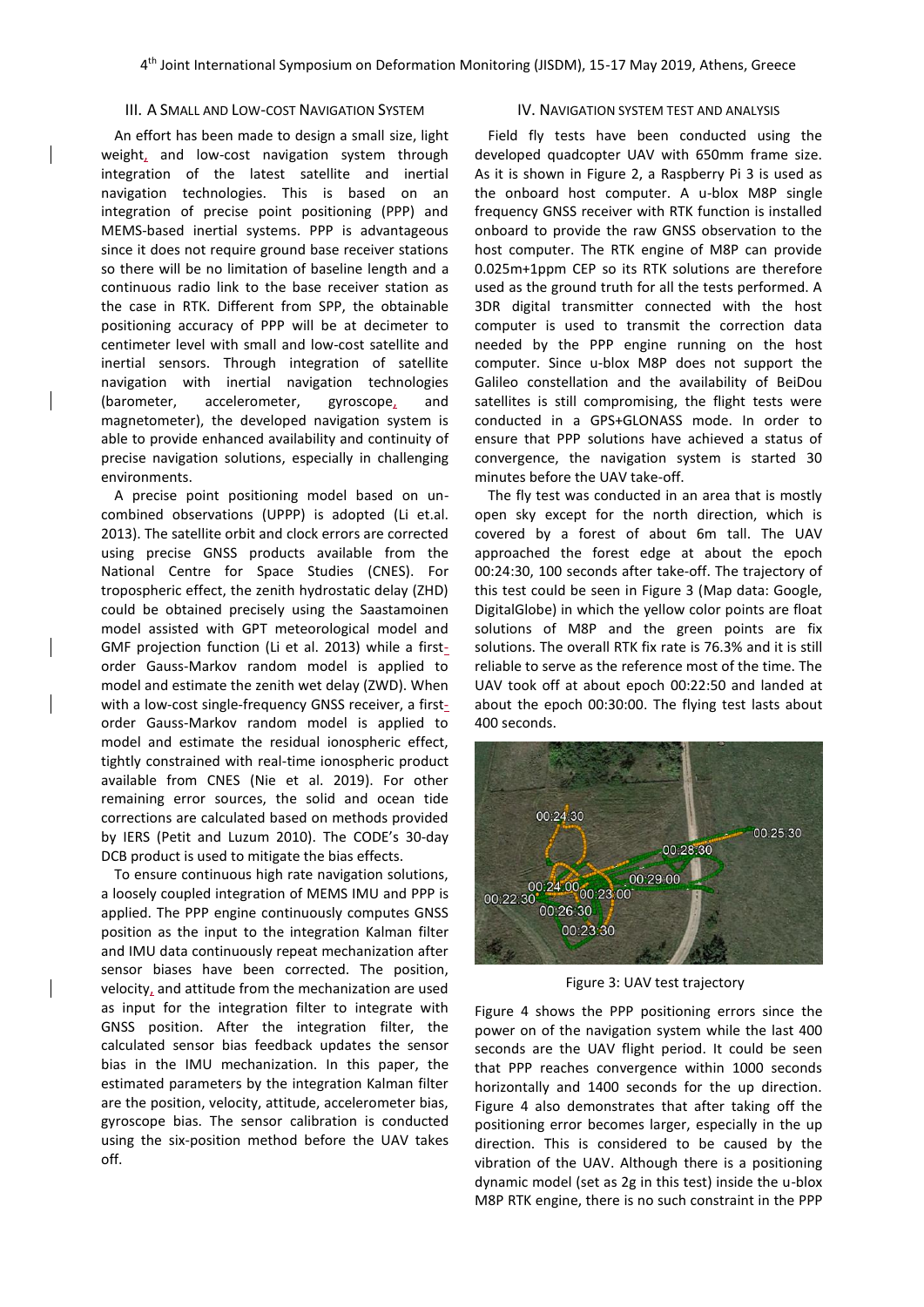engine. So, in this way, the output of M8P RTK would look smoother but the PPP would show the impact of the real vibration dynamics of the GNSS antenna mounted on the UAV with a carbon filter bar.



Figure 4: Single frequency PPP position errors

To further assess the performance of the on-board PPP during flight, the PPP alone positioning result during flight time is shown\_in Figure 5. It indicates a good position precision better than 15cm STD in the horizontal direction and 24cm STD in the vertical direction. It is also noted that there is a systematic bias in all three directions. This is because the CNES ionosphere product employs a resolution of 6 spherical harmonics degrees and 6 spherical harmonics orders, which may not work well worldwide. As a result, it could cause a bias in the coordinate estimates. A better RMS result could be expected with a more accurate ionosphere correction product. It could also be noticed that there are some minor coordinate jumps in the east direction from the beginning to 200 seconds. This is caused by unstable RTK ambiguity fix over the first few minutes after taking off. It could be seen that, during the flight period near the forest, the PPP still provides very good solution as there are many satellites visible from the south/east/west direction in an open-sky environment. This reveals that PPP can output reliable positioning under certain moderate GNSS-denied environments and the reliability can be enhanced when PPP is integrated with IMU.



Figure 5: Single frequency PPP position errors after UAV take-off

| Table 1: Positioning accuracy statistics |  |
|------------------------------------------|--|
|------------------------------------------|--|

| <b>Direction</b> | STD(m) | RMS(m) | Bias(m)  |
|------------------|--------|--------|----------|
| East             | 0.045  | 0.244  | 0.240    |
| North            | 0.009  | 0.561  | 0.561    |
| IJp              | 0 049  | በ 177  | $-0.170$ |

Figure 6 and Tab. 2 show the integrated PPP/IMU positioning error, which reveals a similar accuracy level as the PPP solutions. No improvement could be seen in this integrated solution. Even some minor jumps could be seen as well in the three coordinate directions. Due to the great difficulty of error modeling of dollar-level MEMS IMU sensor, more efforts are needed for the fusion algorithms. It could also be seen from Figure 4 that the position reach to convergence within 50 seconds after estimated IMU sensor biases reach convergence during this short time period. Although no improvement on overall positioning precision could be seen, the results are expected to improve with better fusion algorithms than the presented initial tests. In addition to precision, the availability of position output rate at 250 Hz (as the IMU outputs for 250 Hz) will bring benefits to applications, which is quite vital for UAV to fly in high dynamics environments.



Figure 6: Single frequency PPP integrated with IMU position errors

| <b>Direction</b> | STD (m) | RMS(m) | Bias (m) |
|------------------|---------|--------|----------|
| East             | 0.108   | 0.263  | 0.240    |
| North            | 0.160   | 0.579  | 0.556    |
| Up               | 0.085   | 0.185  | $-0.164$ |

It is worth noting that there is a significant position jump at about epoch 370 seconds, Figure 5 shows the IMU data time interval over the testing period. It could be seen that at epoch 370 there were some serious data loss events, which made the integration filter hard to predict the navigation parameters over this data lost period, especially for a UAV flying in highly dynamic applications.



Figure 7: IMU package interval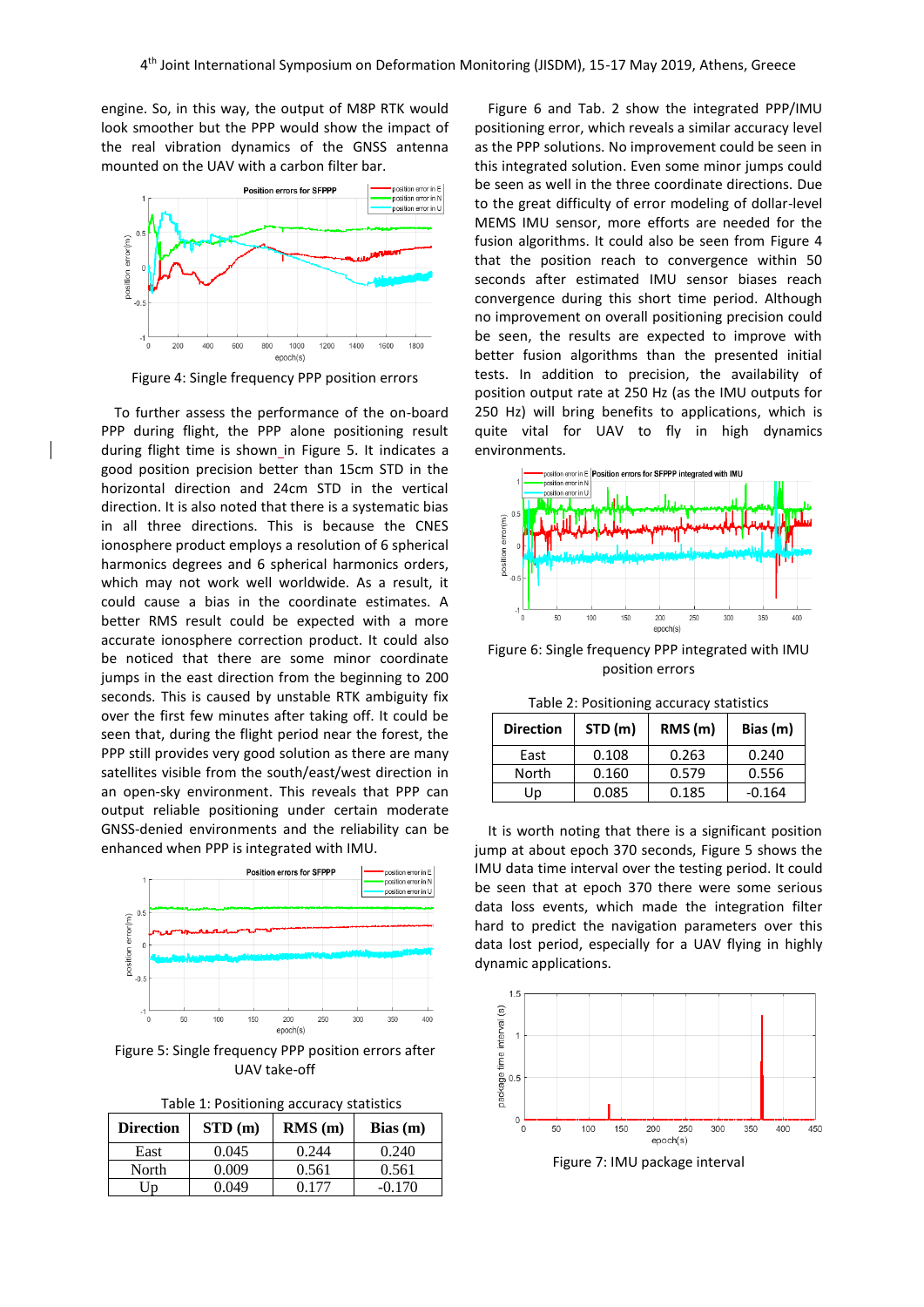To sum up, the flight tests indicate that the PPP alone solution provides very good positioning precision at centimeter to decimeter level accuracy. The integrated PPP/IMU didn't show improvement in positioning accuracy which requires further improvement of sensor fusion algorithms. The integrated system can extend the low-rate GNSS positioning solution into high-rate integrated positioning solution up to 250 Hz, which is vital for high dynamics applications for better UAV control.

#### V. UAV-BASED HAZARDS DETECTION TEST AND ANALYSIS

A mini UAV equipped with RGB and Infrared cameras for the data acquisition and a real-time data communication system are key components in the development of application systems for disaster management. This was considered in the design of the developed UAV described and tested in this work. Depend on applications, the imaging sensors must work in an appropriate range of electromagnetic wavelength and resolution. Two cameras in RGB and IR band are used to take digital photos or analog videos for situational analysis, detecting, monitoring, forecasting and hazard management. Data can either be saved on SD cards inside the cameras or transacted from the UAV to a local computer through digital or analog transmitters. A program has been developed in Python to read the data from the camera driver connected to the main computer onboard the UAV and transact in real time to the server on the ground workstation through the Internet network for further analysis, processing, and assessment. In the following application, a flight conducted to test the hazard detection and monitoring over a river bank is conducted.

## A. *Description of hazards*

First, the hazard concepts and the features of hazards that developed UAV could support are described. The term "hazard" normally refers to all atmospheric, hydrologic, geologic, anthropological activities and wildfire phenomena that have the potential to affect humans, their assets, or their activities adversely (Burton et al. 1978) and hazard management refers to all activities in before, during and after, to reduce those impact from a hazard event. Identifying historical risk assessment, finding a hazardprone area, planning for prevention and facilitating required elements for reducing lost in case hazards happen again are the example of pre-hazard managing activities. During hazard, event management refers to activities like monitoring, early warning, modeling for hazard and search and rescue of peoples or lives that affected by hazards. Damage assessment, reconstruction, and planning for the future possibility of hazards would be the major activities after hazards occur.

Among natural and anthropological hazards, forest fire, flood, avalanches, extreme cold, tornado, pipeline accidents, and oil spills are common in Alberta. The developed UAV equipped with an inferred camera could help minimize damages and hazard management as well as search and rescue as described in the following:

- At the event of a forest fire the inferred camera can help identify hotspots, fire locations, and modeling for risk assessment and emergency response.
- At the event of a flood as IR is too sensitive to a water body, the UAV could help for monitoring water extent and inundated area, or measuring river width to model early warning, risk assessment, and forecasting.
- At the event of avalanches, it could help for monitoring risk area.
- At the event of a tornado, since normally access through the air is too difficult and dangerous for helicopters, but UAV based GNSS/MEMS technology support stable flight and low-cost damage assessment, situational analysis and search and rescue mission process.
- At the event of pipeline accidents and oil spills the best sensor for detecting and monitoring leakage and outflow for UAV based systems is IR camera. IR image is too sensitive to oil spills on the ground and water body environments. The UAV system can be used for monitoring, trajectory modeling, and cleanup planning.

#### B. *IR camera Image Processing*

The IR and optical cameras onboard the UAV could help manage anthropological and natural hazard in the various stages. The IR camera specifically is used for night time to distinguish objects and help for situational analysis at the event of hazards.

Thermographic or infrared cameras are usually used to detect radiation and determine the gradient of temperature. During night or absence of the sunlight, living objects are detectable by these camera images (Figure 7) because the temperature of living bodies is higher than the surrounding environment.

Using PPP/MEMS IMU based UAV system helps generate precisely georeferenced images so that all locations are registered with X and Y direction and enable mosaicking number of images for better situational analysis and search and rescue missions at the event of hazards especially during night time. The IR camera onboard the UAV was used during a flight test to outline the Elbow River and the river bank to examine the capability of the UAV system.

The Elbow River is a river in southern Alberta, Canada which flows from the Canadian Rockies to the City of Calgary. The river suffered a heavy rainfall on in 2013 that triggered catastrophic and worst flooding in Alberta's history. Areas along the Elbow River closed to the city were particularly affected and the vicinity of the river was placed under a mandatory evacuation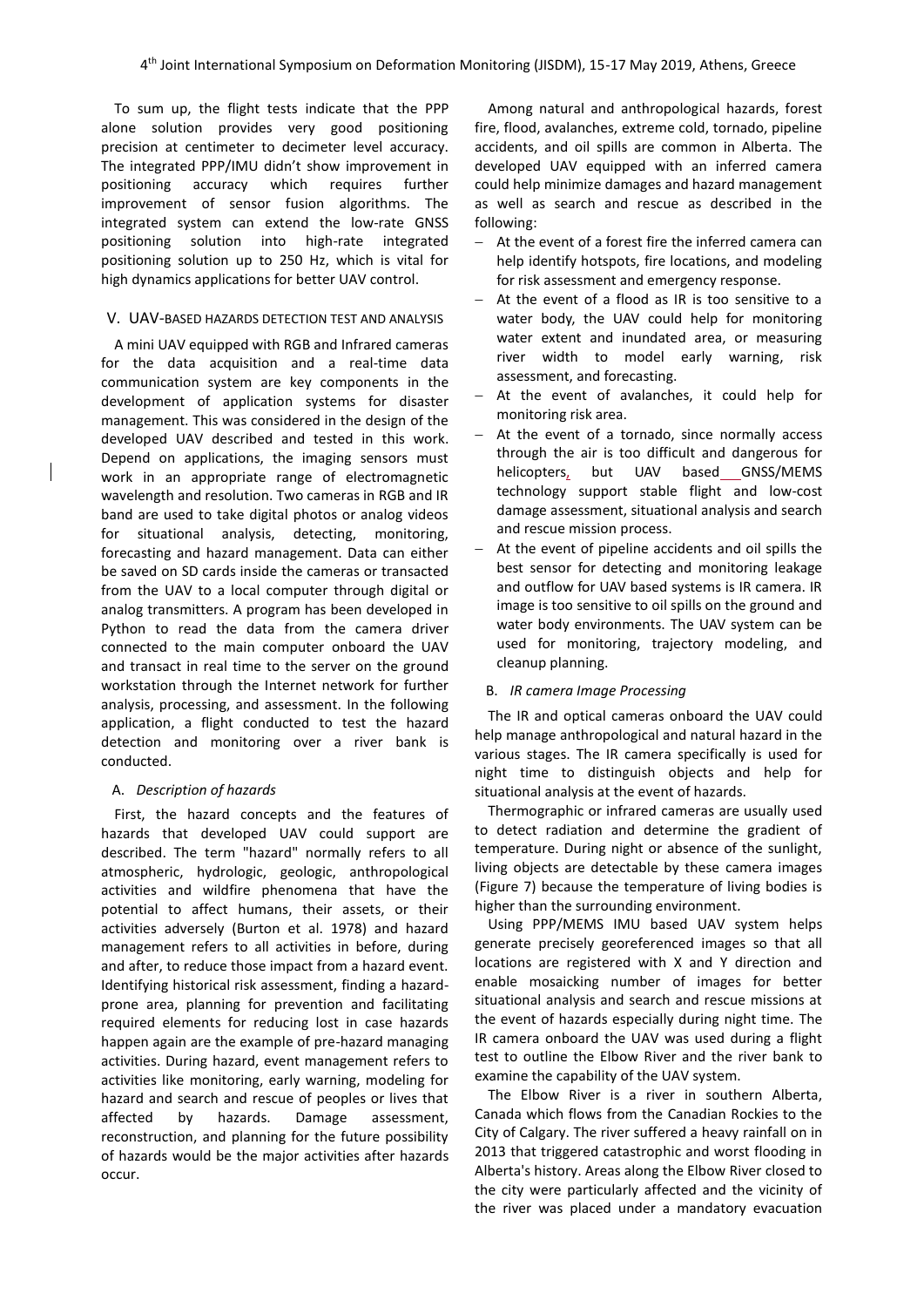order as the river spilled over their banks and flooded communities which were the largest evacuation order in the city's history. This catastrophic event reviles the necessity of monitoring and study on this river to define vulnerability of the locations along the riverbank as well as flood possibility. Monitoring river width can be used as a model for flood forecasting.



Figure 7: UAV flight and images by IR camera during night time (a): Mosaicking several images (b): Image after radiometric correction detecting human bodies and the detailed surrounding area.

Figure 8 (a) presents the IR image taken from a flight test with the developed UAV over the Elbow River in the Calgary area. The picture was taken after sunset (at around 8:00 pm local time) in absence of the sunlight. The thermal wavelength at spectral band 7.5 - 13.5 µm is sensitive to liquid water, ice and snow as well as the gradient of their temperature.



Figure 8: (a) Original IR image from FLIR Vue Pro in spectral band 7.5 - 13.5 µm; (b): RGB optical image from 4K RGB camera; (c): Texture analysis of the IR image to delineates water body and land features; (d): Extracted water body using ISODATA Unsupervised clustering module.

Figure 8 (b) shows the RGB image taken from the 4K RGB camera lunched over the UAV. As it displays the ice and water body cannot be distinguished by RGB image even during day time, so the water edge in this image is not clear. Figure 8 (c) is the result of the texture analysis and Figure 8 (d) is a classification of some composite channels which can rectify water edges clearly.

Segmentation of the composite channels (Figure 9) was used to delineate the river and surrounding area. Different feature of the water, ice and snow area were recognized along the river bank. It was the results verified with data taken during the day time at the same location.





# VI. CONCLUSIONS

This paper described the development of a small size and low-cost navigation system for UAV-based emergency disaster response applications. Since traditionally acquisition of such data requires the dispatch of ground personnel to the scene which however is often either inaccessible or dangerous, UAVs offer an effective alternative for environmental monitoring, pipeline inspection, search and rescue, and disaster assessment etc. The navigation system development is based on an integration of low-cost satellite and inertial navigation sensors (low-cost GNSS chips and MEMS-based IMU) to provide continuously available precise location information of the unmanned system. Since precise satellite positioning without ground base station is preferred for emergency response applications in order to reduce the operational cost and complexity in the field, precise point positioning is employed. The system design from sensor selection to integration has been described and flight test data from the UAV was analyzed to demonstrate positioning accuracy of the navigation system and applications to emergency disaster response applications. The UAV flight tests results and analysis, however, are preliminary at this stage which requires further algorithm improvements for both PPP and PPP/MEMS IMU data fusion components. This work is currently underway.

#### References

Burton I., Robert W. Kates and Gilbert F. White. The Environment as Hazard, New York: Oxford University Press, 1978.